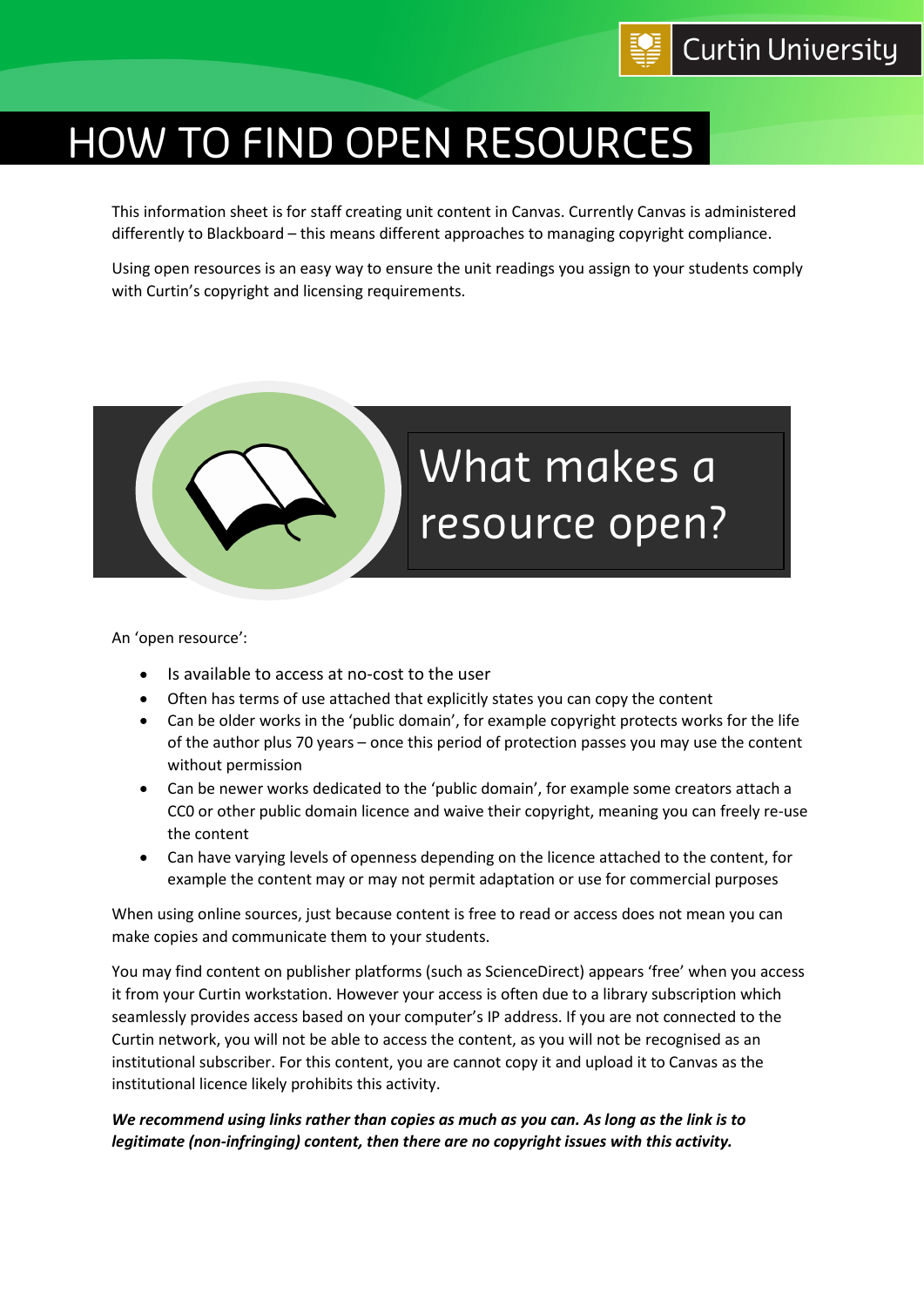We suggest you avoid using links to content that require students register to have access to content. This poses an access barrier to the student, and lead to privacy concerns in how the provider uses their personal information.

If you need to make a copy and communicate it via Canvas check the website terms of use to confirm you are permitted to copy and communicate the content for educational purposes.

For video content, linking or embedding content from platforms like YouTube or Vimeo is okay, as this is not copying the content. Make sure the content is from a legitimate source. If you have to copy a YouTube video, you can only do so if it is covered by a Creative Commons licence.



Many search engines have search filters that allow you to search by open licences such as Creative Commons. For example, when doing a Google Image search, under the search bar you can select Tools – Usage Rights – Creative Commons licenses to restrict the search to resources that may be copied and communicated without requiring further permission.



*Source: Google Images search[, https://www.google.com/,](https://www.google.com/) © Google LLC, All rights reserved.*



© Curtin University Library, 2020. This work is available under [a Creative Commons](https://creativecommons.org/licenses/by/4.0/)  [Attribution 4.0 International Licence.](https://creativecommons.org/licenses/by/4.0/) Icons are from public domain sources.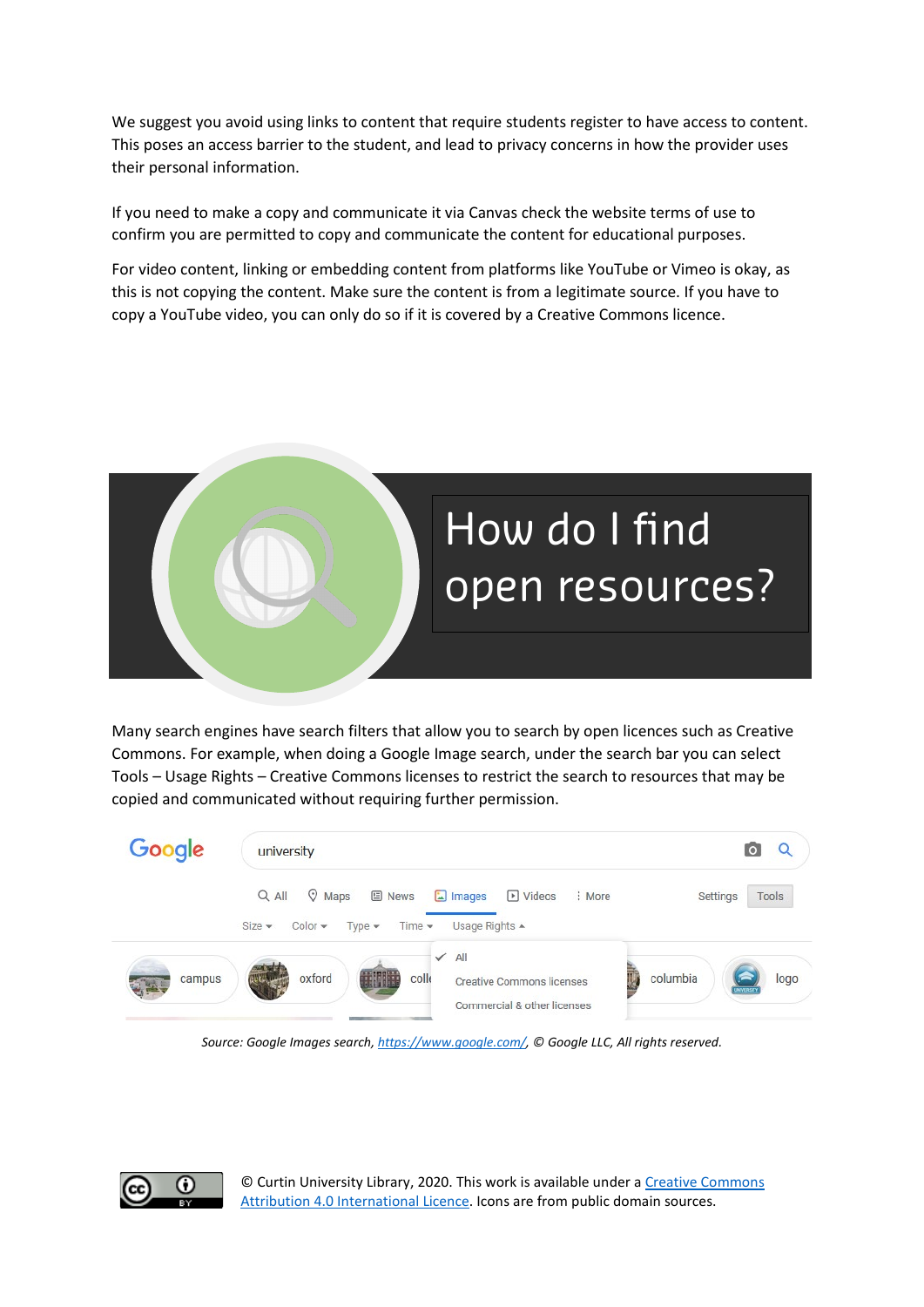|                    | university  |                     | Ļ<br>Q                  |
|--------------------|-------------|---------------------|-------------------------|
| HE FILTER          |             |                     |                         |
| <b>UPLOAD DATE</b> | <b>TYPE</b> | <b>DURATION</b>     | <b>FEATURES</b>         |
| Last hour          | Video       | Short (< 4 minutes) | Live                    |
| Today              | Channel     | Long (> 20 minutes) | 4K                      |
| This week          | Playlist    |                     | <b>HD</b>               |
| This month         | Film        |                     | Subtitles/CC            |
| This year          | Programme   |                     | <b>Creative Commons</b> |

## Within YouTube you can filter your search by selecting Filter-Features-Creative Commons:

*Source: YouTube[, https://www.youtube.com/,](https://www.youtube.com/) © Google LLC, All rights reserved.*

Here is a list of useful sites to find open resources:

- Creative Commons Search <https://search.creativecommons.org/>
- Directory of Open Access Journals <https://doaj.org/>
- Directory of Open Access Books <https://www.doabooks.org/>
- OER Metafinder <https://oer.deepwebaccess.com/oer/desktop/en/search.html>

You can locate articles and other research outputs that are freely available to use for educational purposes in institutional repositories (such as [Curtin's espace\)](https://espace.curtin.edu.au/). There are search engines for institutional repository access, such as OAIster [\(https://oaister.worldcat.org/\)](https://oaister.worldcat.org/). You can also install the Unpaywall browser extension at<https://unpaywall.org/products/extension> - when browsing online Unpaywall will display an unlocked padlock on your screen to indicate access is open.